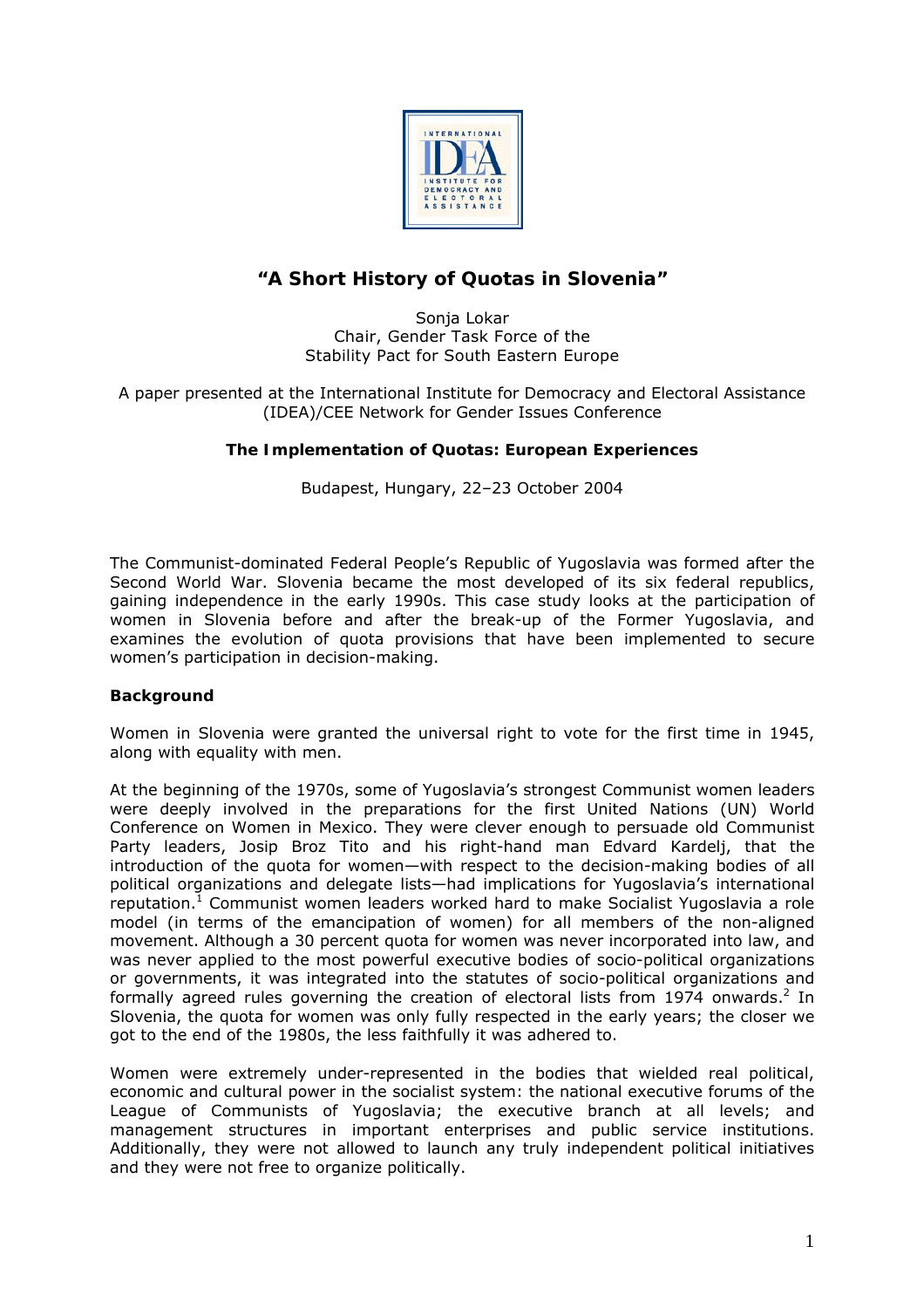Until the mid-1980s women in Slovenia made up 46 percent of the full-time and socially well-protected workforce. The differential in terms of wages for men and women with the same level of education and doing the same job was around 14 percent. Women made up more than 50 percent of all new secondary-school graduates, as well as more than one-half of all new university graduates. Yet women were engaged in less well-paid professions, including tourism, agriculture, human services and administration. Women comprised more than 40 percent of the total membership of the League of Communists of Slovenia, close to one-half of the membership of the trade unions, and nearly 30 percent of elected delegates in legislatures at all levels. These successes were the result of so-called state feminism<sup>3</sup> and constant work by women activists in the communistcontrolled umbrella women's organization, the Council for Socio-Political Activity of Women, the Socialist Alliance of Working People of Slovenia and Yugoslavia.

### **Political Reforms**

Slovenia started to move **decisively** towards a market economy, a parliamentary democracy and an independent state in 1986. This complicated process involved the liberation of the media, the development of new and closely interconnected civil society movements, the mushrooming of new political parties and reform of former key political actors: the League of Communists of Slovenia, the Socialist Youth League, the Socialist Alliance of Working People of Slovenia and the Alliance of Socialist Trade Unions.

Between 1986 and the end of 1990, a number of crucial independent women's organizations were set up and became highly active in the civil society sphere, including the Initiative - Women for Politics and the Prenner Club, (calling for women's human rights to be respected in the political and economic domains, for instance).<sup>4</sup> Most of these organizations had close connections with other new civil society movements, especially peace and ecology groups. They were dealing with the same issues as the most developed women's movements in the West, but were also engaged with matters related to the disintegration, modernization and democratization of socialist Yugoslavia.

Slovenia's separation from Socialist Yugoslavia and its transition to parliamentary democracy and a market economy gathered new momentum following the first multiparty elections in April 1990. A coalition of right and centre-right parties, named Demos, won the first general elections.

# *The 1990 election, political parties and quotas*

From the point of view of gender equality, Slovenia started out as a crippled democracy. In putting together their lists of candidates for the 1990 election, all political parties more or less ignored women. Newly formed right-wing and centre-right parties, even the newly established Social Democratic Party (SDP), openly attacked the quota inherited from the socialist period, describing it as a 'shameful communist invention to promote token women'. These parties openly rejected the very idea of the quota.

It was rather a different story as far as the parties that emerged out of the socio-political organizations of socialist times were concerned. The *Liberal Democrats* (LDP) (formerly the Socialist Youth League) proclaimed gender equality to be a core value, although they did not bother to formulate a quota. The *Socialist Party of Slovenia* (SPS) maintained the 30 percent target from the era of the Socialist Alliance of Working People, emphasizing that it would be foolish to throw the baby out with the bath water.

From 1989 the *Party of Democratic Renewa***l** (PDR) (formerly the League of Communists of Slovenia) has sought to become a member of the Socialist International (SI). In the 1980s, the Socialist International Women (SIW) had strongly recommended that all SI member parties establish women's organizations and set gender targets or employ a quota.<sup>5</sup> Women belonging to the Party of Democratic Renewal therefore used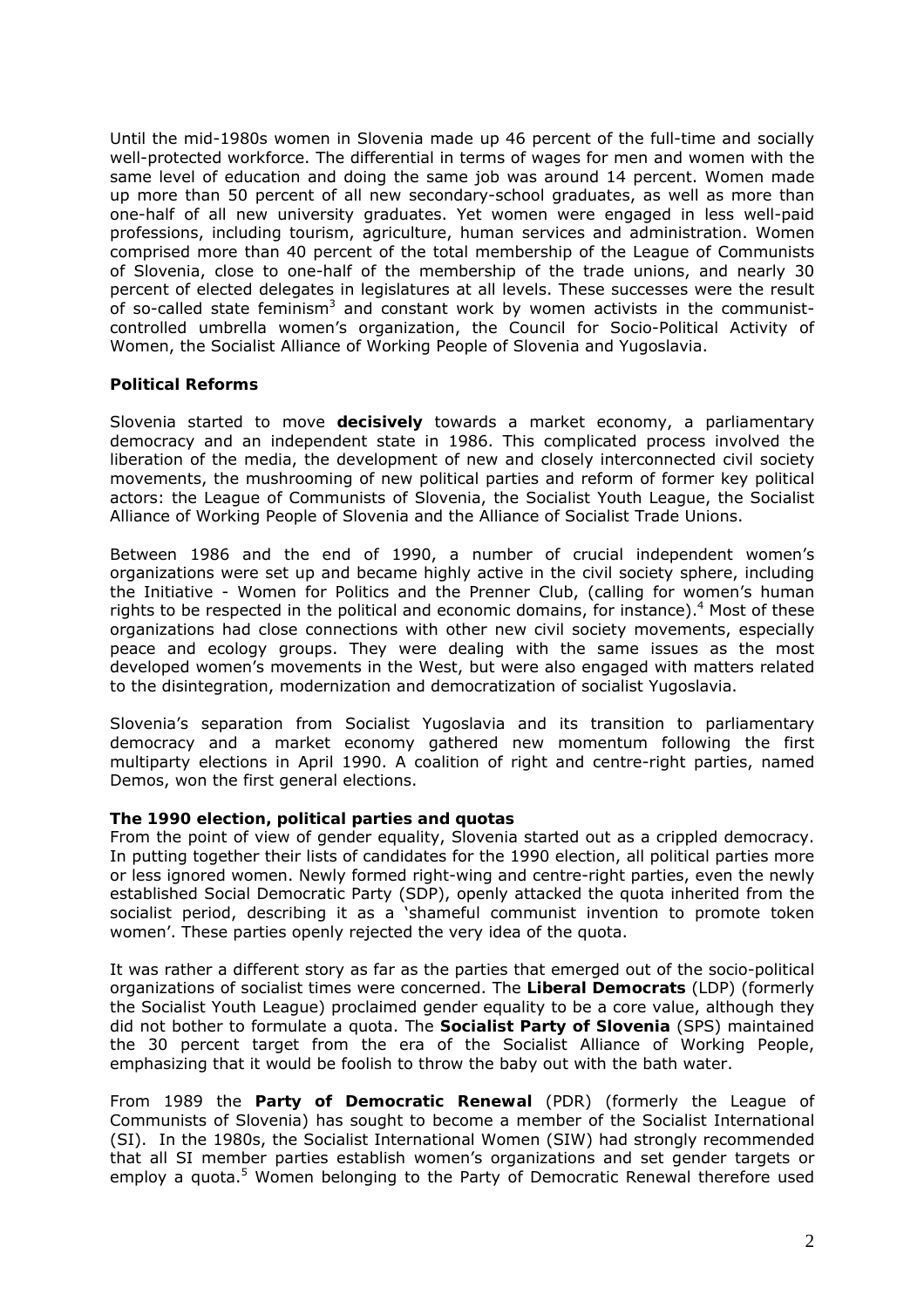the recommendations of the SIW, as well as the example of quotas introduced by the Nordic social democratic parties**,** to persuade their male colleagues that the quota for women employed in the one-party system would yield totally different results in a democratic multiparty system. So the 30 percent target remained on the statute books.

Neither the SPS nor the PDR, however, respected their quota rules when constructing candidate lists for the elections in April 1990, $^6$  meaning that centre-left and left-wing parties tacitly abandoned the drive for gender equality in politics. At the last moment, leftist women from civil society put together an independent 'Only Women Citizen's List' in a desperate attempt to address the marginalization of women in all political parties. However, their list did not receive enough votes to surpass the 2.5 percent threshold required for a seat in parliament.

The percentage of women parliamentarians therefore *fell from 26 percent in the mid-*1980s to 18 percent in 1990.<sup>7</sup> The establishment of the Parliamentary Commission for Women's Politics served as a fig leaf, concealing the drastic defeat suffered by the modern feminist movement in Slovenia.

# *The 1992 election, political parties and quotas*

Women activists from the PDR were the first to understand what a backlash might mean for the position of women in a society in transition.<sup>8</sup> In autumn 1990, therefore, 100 women from the PDR set up the first formal women's party organization in Slovenia, the Women's Fraction *(sic)*. In 1991, the SPS, and in 1992, the three other parliamentary parties, the LDP, the SDP and the Slovene Christian Democratic Party (SCDP), followed suit.<sup>9</sup>

In 1992, before the second democratic general elections, the PDR entered into a coalition with several smaller left-wing parties, known as the United List of Social Democrats (ULSD)—later to become the only left-centre-left party in Slovenia. Although the ULSD had a 30 percent target for men and women on candidate lists, it did not respect it. Meanwhile, for the first time, the LDP incorporated into its statute a 30 percent minimum target for men and women in all party organs and on candidate lists, but it too did not respect it.

As a result of the parties' failures to respect their own quota provisions, and the failure of parties without quota provisions to promote women candidates, the 1992 elections saw the proportion of women parliamentarians fall from 18 percent to 13.3 percent. It was clear that as party-based quotas and targets did not work, that women activists would have to wok towards a legislated quota.

### **Efforts to Implement Quotas**

After 1992, there were several attempts to enact quotas<sup>10</sup> in order to achieve gender equality in politics in Slovenia. These attempts moved along two parallel paths.

- Women activists from three different parties, the ULSD, the LDS and the Slovenian People's Party (SPP), tried to convince these parties to incorporate firm quota rules for candidate lists for elections to party organs and for general elections into their statutes.
- At the same time, women and some male allies from different parties tried to introduce the quota for candidates on electoral lists by amending electoral legislation.

Six attempts were made between 1994 and 2004 to introduce the quota or some other positive action measures to combat the structural inequalities between men and women in politics. All of them failed.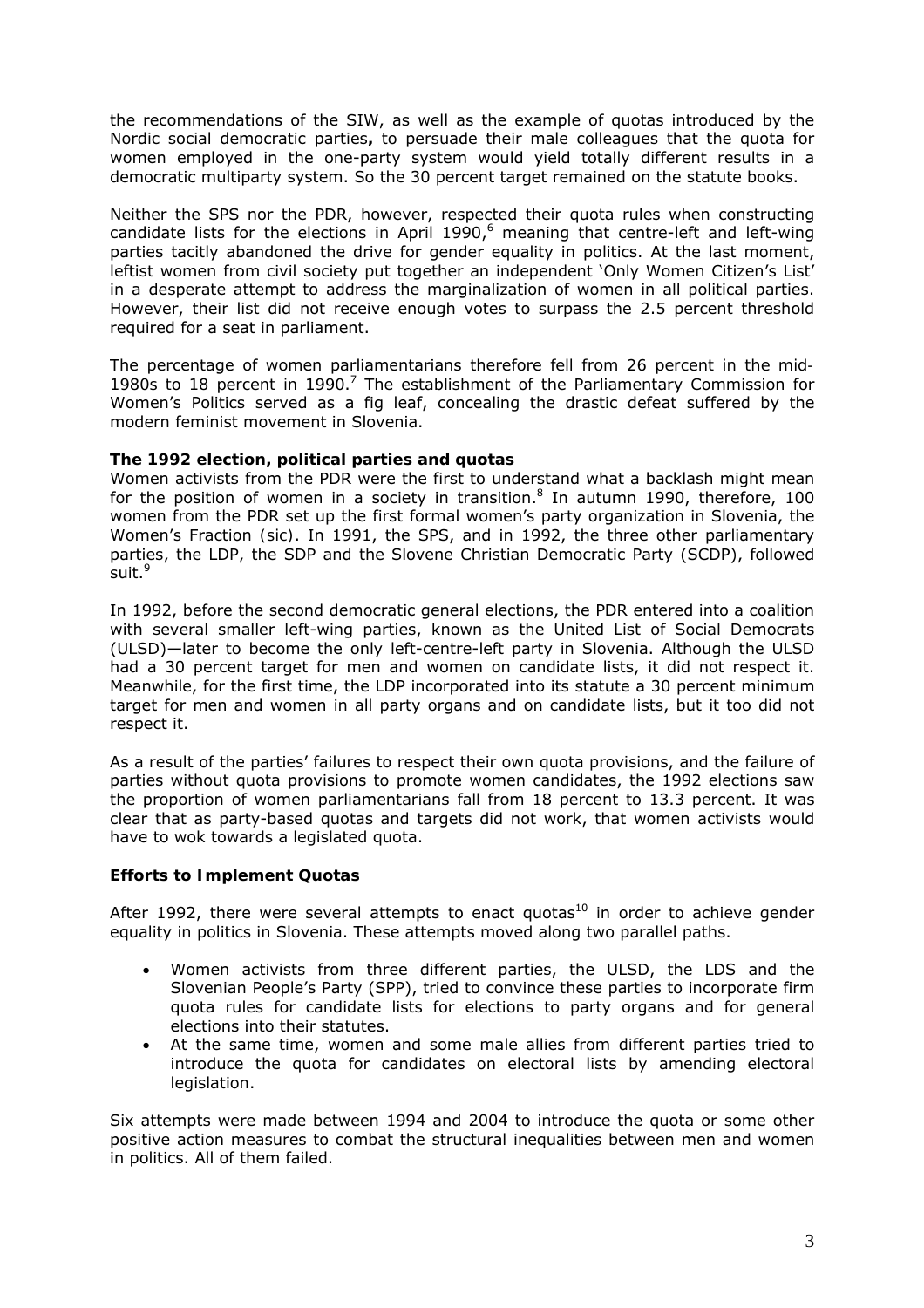- In 1994, an amendment to integrate a 40 percent quota for men and women into the Law on Political Parties was rejected. An amendment was accepted, however, that stipulated that 'all parties should enact, in their statutes, their own method for ensuring equal opportunities in nominating their candidates for elections'. No penalties were imposed, however, for non-compliance.
- In 1995, following a study of the statutes of all parliamentary parties, it became obvious that the parties did not seriously respect the law. New amendments calling for 30 percent and 40 percent quotas for men and women were proposed in May 1996, as well as an amendment outlining financial incentives for parties to bring more women into parliament. None made it past the Commission on Home Affairs and all were rejected by the National Assembly.
- Even a modest request, made the same year, for parties to detail clearly the concrete steps that they were taking to achieve gender equality vis-à-vis their nomination processes was turned down.
- A similar request was declined in 1998.

During the parliamentary and public discussions that took place after 1990, the following arguments were made against incorporating the quota into law.

- Quotas are a communist invention to guarantee 'token' women a presence in politics. They have nothing to do with the statutes of democratic parties and even less to do with modern, democratic European electoral legislation (argument from right-wing parties).
- Parties have the right to decide freely how they will select candidates for party posts or for their electoral lists. The Electoral Commission has only to make sure that they fulfil the provisions of their own statutes (argument from different parties).
- There is no need for any quota regulations whatsoever as our party respects gender equality and offers capable and willing women every opportunity to participate (argument from one right-wing party).
- First we have to create social conditions that permit women to enter politics. At the moment they are too busy playing the triple role of mother, housewife and breadwinner (argument from right-wing parties) .
- There are not enough competent and willing women in our party to satisfy a quota of 30–40 percent (argument from right-wing and centre-right parties).
- Women should not be forced to work in this dirty and competitive environment. They will lose their femininity by running in elections (argument from most male party leaders and male parliamentarians belonging to far-right parties).
- I achieved whatever I wanted to in politics without the quota. The quota is offensive to capable woman in politics (argument made by several women parliamentarians from different political parties).
- Enactment of the quota would violate the Slovene Constitution, which stipulates full gender equality and prohibits any discrimination on the basis of sex. The quota would discriminate against women (limiting their representation to only 30 percent) and would also discriminate against more capable men, according unjust priority to less capable women candidates only because of their sex (argument from legal experts in government and parliament).
- Voters should decide who becomes a member of parliament (MP), local councillor or mayor (argument from right-wing party leaders: in the context of the proposal to replace Slovenia's mixed but proportional electoral system with two round system or a first-past-the-post majority electoral system).

# *The 1996 election: Learning from defeat*

In the 1996 general election, the ULSD had 42 percent of women on its lists, but not one of them was elected (The ULSD lost one-third of its support in this election). Women representing six other political parties that were opposed to the quota also did terribly. Only one woman was elected from each of the parties. In total, only 7.8 percent of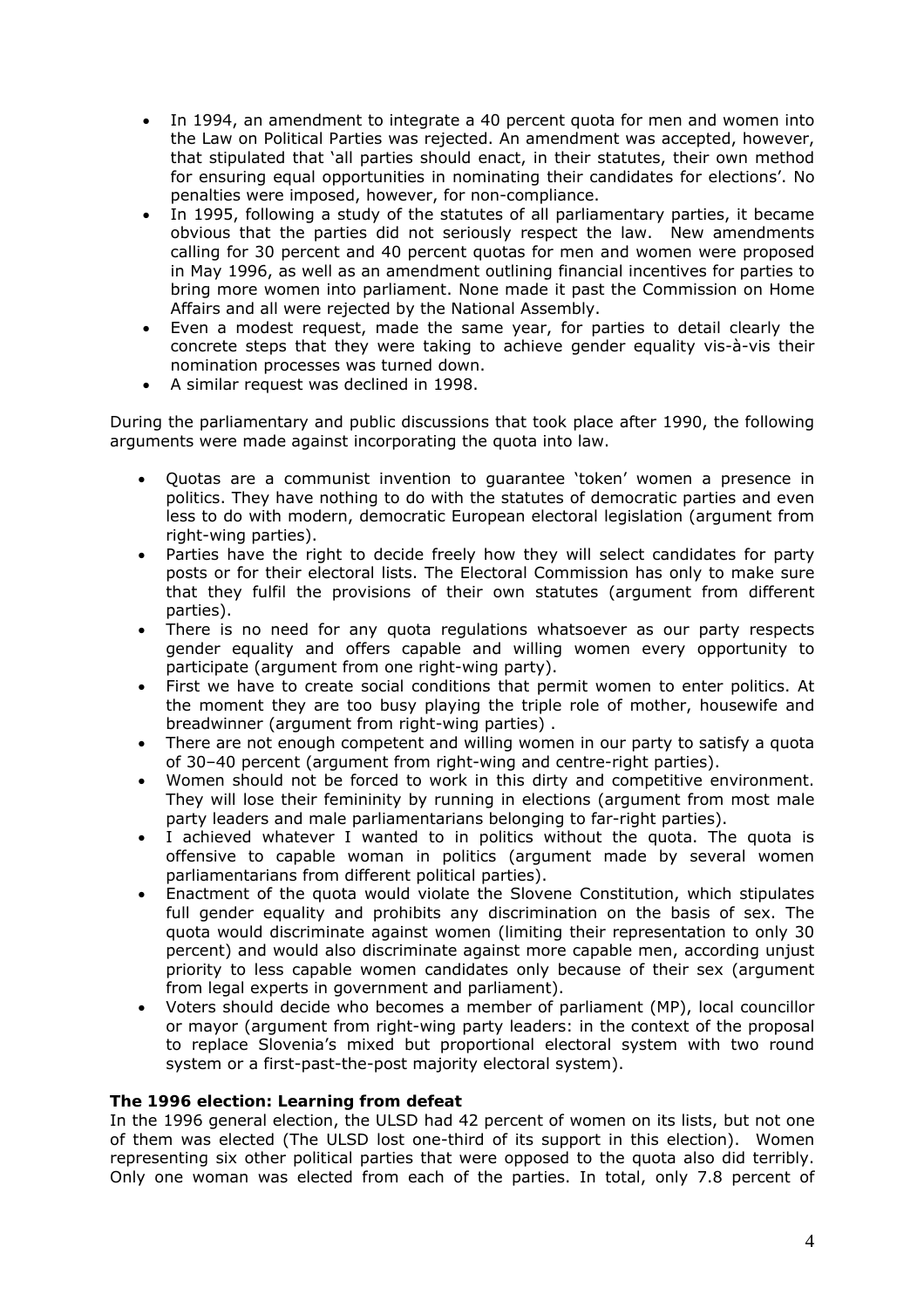women were elected to the national parliament in 1996. Moreover, it would be a further three years before a woman re-entered the cabinet.

The defeat suffered by the ULSD in 1996 amounted to a collective defeat for all women in politics. In early 1997, the ULSD Congress announced that the defeat was due primarily to having 'too many … unknown women on the party lists'. In 1997, therefore, it decided to abandon the firm party quota and to re-adopt a soft target, lowering the minimum threshold to 33 percent.

At the same time, this defeat provided opponents of the quota in centre-right and rightwing parties with plenty of ammunition. After initially abandoning a quota amendment to the party's statute in 1997, the Slovenian People's Party finally put the rule of parity (50/50) in its Party Action Plan for Gender Equality in 2004. This quota should come into force for the national elections of 2008. Even in the 2004 elections, the defeat of the ULSD served as an argument to the LDS Congress to establish their first firm party quota, with a meagre minimum of 25 percent.

The main reasons why women failed to do well in the 1996 polls are set out below.

- The existence of a mixed electoral system. Women candidates from all parties had to compete in less popular single-mandate districts with their party's most wellknown male MPs. Women also had to compete against mayors of local communities in the best single-mandate districts.
- The small number of women MPs was extremely dependent on old boys' networks within the parties. Because of the relative weakness of women's organizations within the political parties most women MPs and leaders of women's groups within the parties believed that it was safer to remain silent than to push for quotas.
- Women's organizations within the parties could not ensure that women candidates received an agreed percentage of the best electoral districts in which to compete. In the case of the ULSD, it was clear that several women candidates were given second-best districts. These districts were not considered "safe seats" given that the party had lost one-third of its electorate and didn't have a realistic chance of winning in the second-best districts..
- There was fierce competition between LDP and ULSD women over which party would be the one to introduce the quota into law. Women in all parties have found it difficult to learn that it is more important to get the quota enacted than to make its enactment a great success of one woman MP (me) or one party (mine).
- The inability of advocates of the quota to keep the media $11$  on their side and to prevent male leaders of all political parties from convincing some of the most visible women in their parties and governmental legal experts to make public statements against the quota.
- Lack of support for the quota among rather weak women's groups in civil society and women activists in trade unions.

However ineffective quota experiments and exercises have been, they have played a crucial role in raising the awareness of women in all political parties, and in forcing all of the main parliamentary parties to organize their women's organizations, to find more women candidates and to invest at least a little in their political education. It took the women of Slovenia five years to draw the conclusions from the events of 1996 and to start to develop new strategies.

# **The Sandwich Strategy12 in Slovenia: Amending the Constitution**

In 2001, aware of positive developments in neighbouring countries, and encouraged primarily by the Stability Pact Gender Task Force, women leaders and some outstanding male intellectuals from different parties, trade unions, NGOs and academia decided to form a Coalition for Parity. This informal network of visible public personalities was put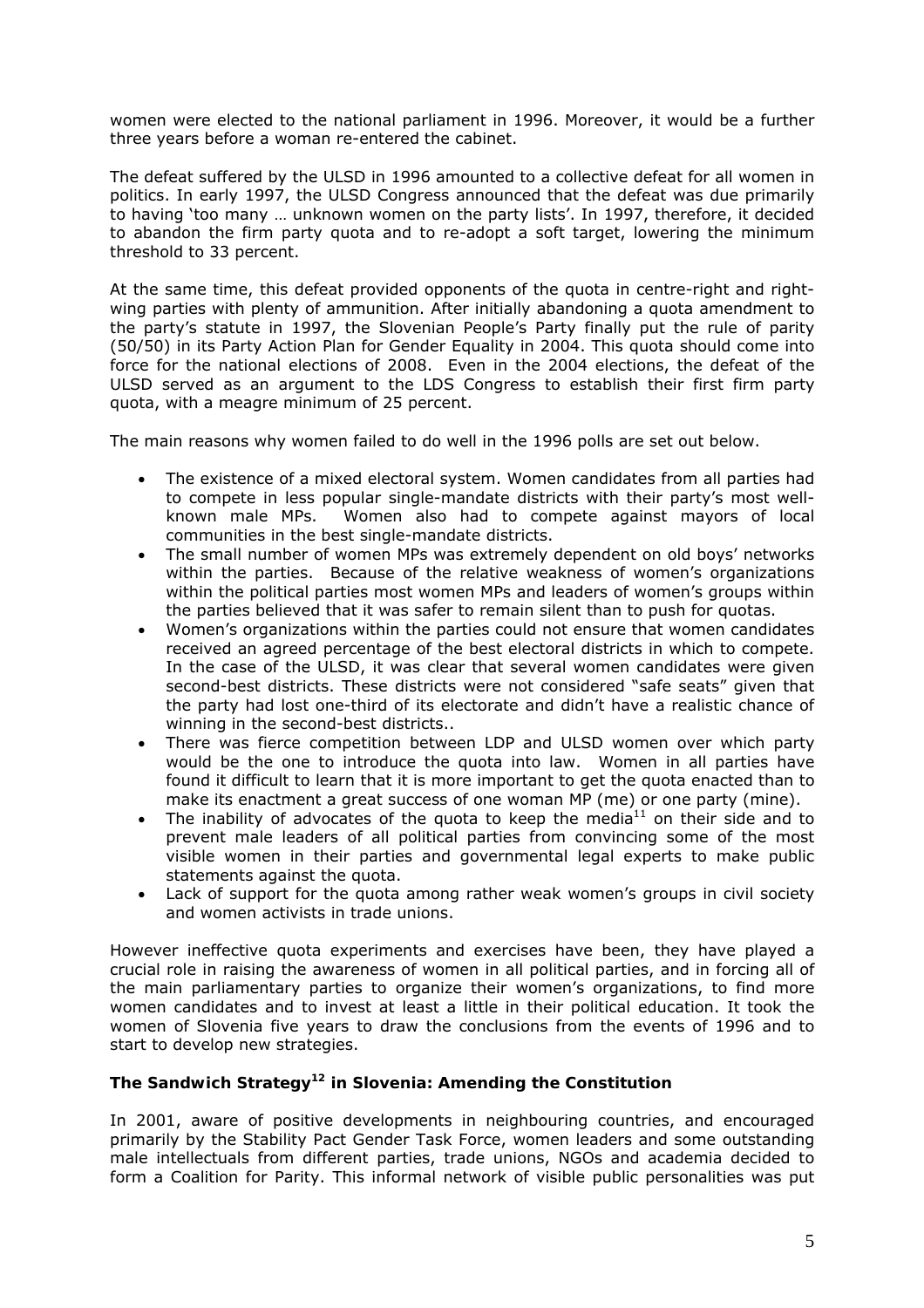together for one reason: to secure women equal representation in all decision-making bodies.

*This cross-party coalition became a driving force behind the amendment of the Constitution and the enactment of the 40 percent quota for all electoral lists for the European Parliament elections held in Slovenia in June 2004 (this does not apply at the state level).* 

### *Constitutional change*

The coalition immediately got involved in the process to change the Constitution to satisfy *EU accession* criteria, formulating a proposal to allow for the temporary use of legally binding positive measures to guarantee the equal representation of women in politics. (Arguments used to change the French Constitution in the 1990s were employed in the advocacy process.) The final wording of the amendment was by women MPs from the three governing parties—who worked together with parliamentary legal experts. They called on the male leaders of their parties to be the first to sign the proposal. Next women MPs lobbied parliamentarians from all parties, asking them to sign the amendment. Before the start of the parliamentary discussion, 72 out of 90 MPs had signed the proposal. The constitutional amendment was endorsed in autumn 2004 after a number of complications had been resolved.<sup>13</sup>

### *The quota and the European Parliament elections*

By autumn 2003, all of Slovenia's political parties were putting together their candidate lists for the European Parliament elections. It was obvious that women were being ignored once again. The CEE Network for Gender Issues encouraged women leaders from the different parties involved in the Coalition for Parity to inform all other party organizations at the European Parliament level about the situation and to ask for their help. Party leaders from the **Party of European Socialists (**PES), the **European People's Party (**EPP) and the **Liberals** (LDP) sent letters to all of the national party leaders of their sister parties, asking them to ensure that the percentage of women Members of the European Parliament (MEPs) did not fall below 30 percent in the forthcoming European elections.

In December 2003, the Slovene parliament started the process to make modest amendments to the country's European Parliament Electoral Law. The Coalition for Parity immediately got involved, proposing that a quota be introduced stipulating a minimum of 40 percent of men and women on candidate lists and the use of the zipper system for candidate placing (one woman, one man). The crucial arguments made were that partial use of the party quota in the last national and local elections had not been successful, and that Slovenia was supposed to observe the terms of the Beijing Platform for Action and the Convention on the Elimination of All Forms of Discrimination against Women (CEDAW), as well as Council of Europe and EU Directives, with respect to this issue. The Women's Forum and women and men MPs from the ULSD urged their ministers to make sure that the government included this amendment proposed by the Coalition for Parity. Next women MPs from different parties persuaded the majority of parliamentarians to ratify the article stipulating a 40 percent quota for men and women on candidate lists and that both sexes have to be represented in the first three positions on the list.

The pressure exerted by the Coalition for Parity was not enough to get a woman candidate placed at the top of any of the lists of the parliamentary parties, but it was enough to force all of the four parties that got at least one MEP elected to put a woman candidate in second place on their open lists to respect the provisions of the quota. This is how three women from three different parties were elected—in 2005, therefore, women make up 42.9 percent of Slovenia's seven-strong group of Members of the European Parliament.

#### **Table 1: Women MEPs from Slovenia, 2004**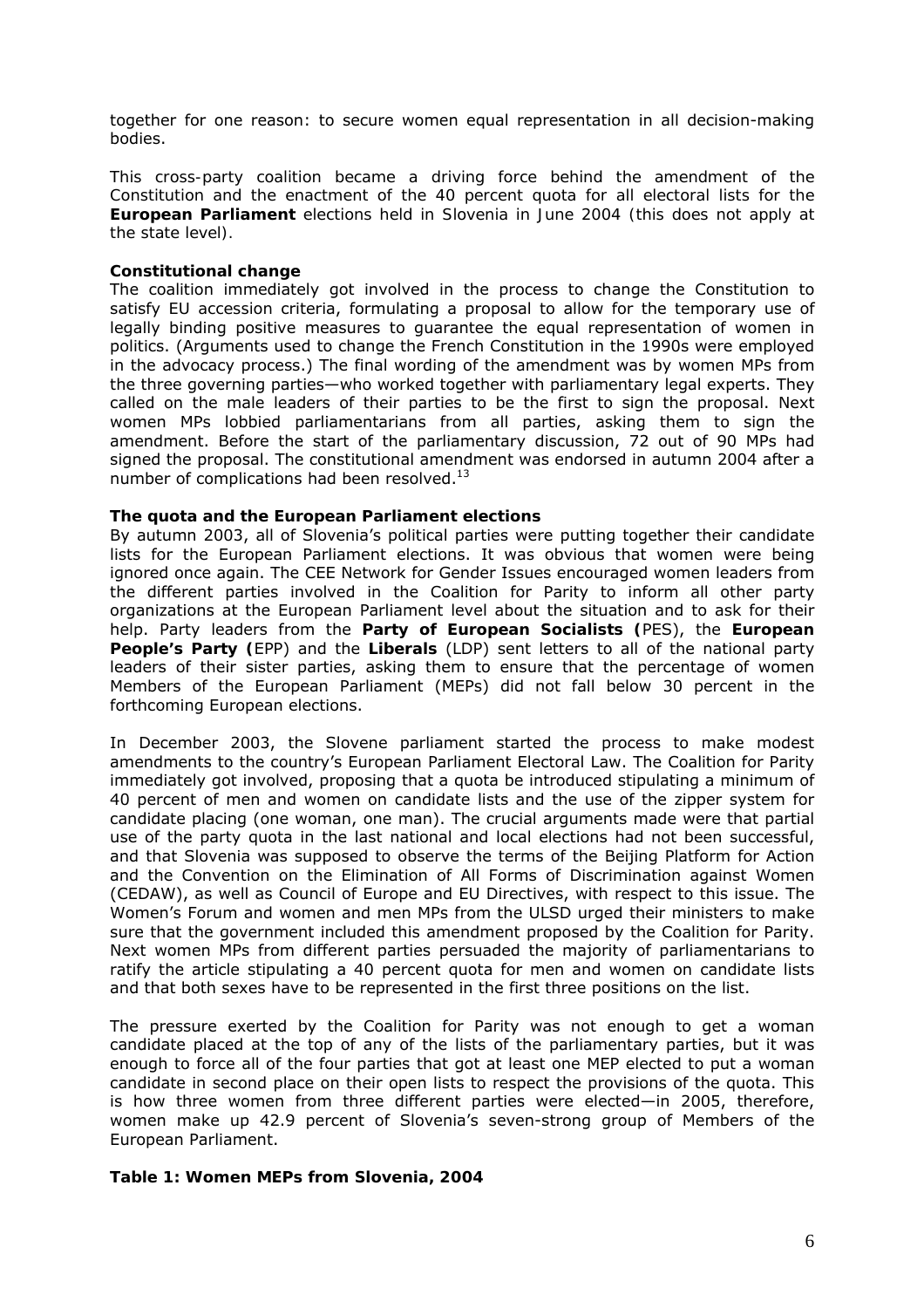| <b>Parties that</b><br>had at least<br>one MEP<br>elected | Woman<br>candidate in<br>first place | Woman candidate<br>in second place | Use of<br>zipper<br>system | Number of<br>elected<br>women MEPs |
|-----------------------------------------------------------|--------------------------------------|------------------------------------|----------------------------|------------------------------------|
| LDS(2)                                                    | No                                   | Yes                                | No                         |                                    |
| Slovene<br>Democratic<br>Party $(2)$                      | No                                   | Yes                                | No                         |                                    |
| New Slovenia<br>(2)                                       | No                                   | Yes                                | Yes                        |                                    |
| ULSD $(1)$                                                | No                                   | Yes                                | Yes                        |                                    |

# *The struggle continues at the state level*

The attempt by several parties to change the electoral system for national elections and to make it truly proportional with open or closed party lists and with several big electoral districts, along with the attempt by the government to introduce a 40 percent quota for men and women and zipper placement rules, had sadly failed by the end of summer 2004. There is no legislation governing quota implementation for state elections.

Some parties, however, were concerned with gender equality. In November 2004, six out of eight parliamentary parties had organized women's sections and three had incorporated candidate list quotas into their statutes—two respected them and one brought 30 percent of women into parliament without any quota regulations. Those parties that had fully or almost fully implemented a firm party quota or soft target (the LDS (25 percent) and the ULSD (29 percent, instead of 33 percent) lost the polls. With the reduction in the number of seats these parties held, came a reduction in the number of women elected. Consequently, women comprise only 12.2 percent of the new parliament.

The Coalition for Parity was not strong enough to force political parties to change the electoral law, but it did present fresh and solid arguments why the electoral system needs to be changed and why parity (50/50) and zip placing rules have to be enacted. The coalition has already launched a new parity campaign, aiming this time for an equal proportion of elected women.

| Year                               | % of women<br><b>MPs</b> | No. of<br>parliamentary<br>parties | No. of<br>parliamentary<br>parties without<br>a woman MP | Quota in party<br>statutes                                                      |
|------------------------------------|--------------------------|------------------------------------|----------------------------------------------------------|---------------------------------------------------------------------------------|
| Best result in the<br>$1980s^{14}$ | 26.0                     | 1                                  | 0                                                        | 30% quota for<br>delegates' lists-<br>morally binding<br>political<br>agreement |
| 1990                               | 18.0                     | 9                                  | 2                                                        | Two parties with<br>a soft target of<br>30%                                     |
| 1992                               | 13.3                     | 8                                  | 2                                                        | Three parties<br>with soft targets                                              |
| 1996                               | 7.8                      | $\overline{7}$                     | 1                                                        | One party with<br>firm quota; one<br>party with a soft<br>target                |
| 2000                               | 13.3                     | 8                                  | 4                                                        | Two parties with<br>soft targets                                                |

### **Table 2: Women MPs in Slovenia**